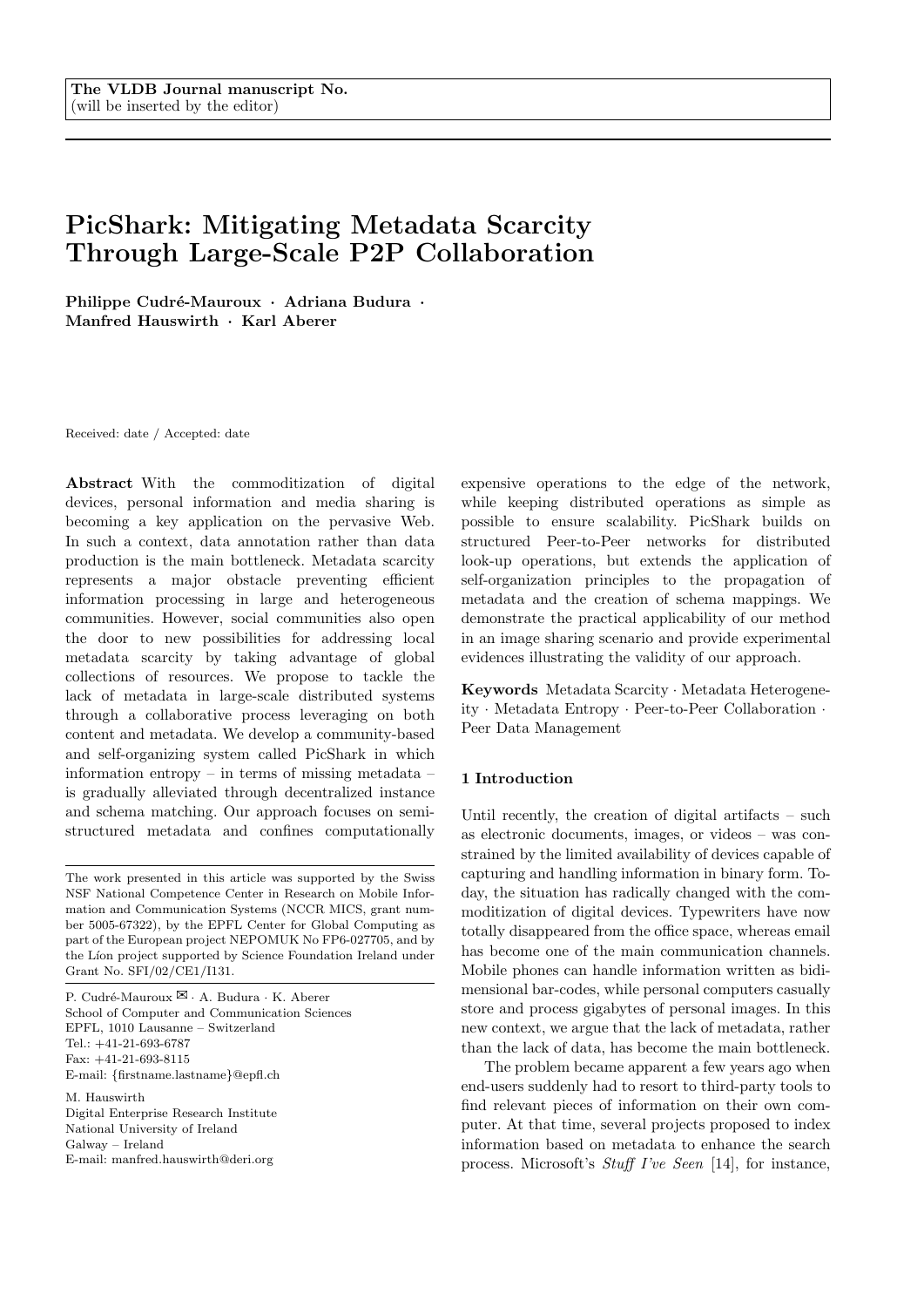relies on time-stamp metadata like Last Time Modified or Last Time Opened to display search results, while Google Desktop<sup>1</sup> indexes documents based on metadata extracted from the files payload. Local search based on indexed metadata is considered as a common feature nowadays and has been integrated in most operating systems.

The lack of metadata resurfaces today as a new problem in distributed settings. More and more platforms allow end-users to share their digital content in large communities: Flickr, YouTube, and MySpace are well-known examples of that trend. In distributed environments, however, automatically-generated metadata such as Last Time Opened, Filename, or Size often cannot be exploited in a meaningful way by arbitrary users searching for a specific file. In a distributed setting, users typically have never encountered the file they are searching for and are thus unaware of its technical details. Higher-level, more meaningful metadata like Description, Event, or Location are much more relevant in distributed environments, but still often require human attention, one of the scarcest resources in our digital society. As a result, the majority of digital content on current collaborative platforms simply cannot be retrieved by third-parties because of the lack of adequate metadata.

In the following, we tackle the problem of metadata scarcity in large-scale collaborative environments. We focus on semi-structured metadata formats and propose a radically new approach to foster global search capabilities from incomplete, local, and heterogeneous metadata. Our approach is based on a new metric for metadata scarcity and on Peer-to-Peer (P2P) interactions. The main contributions of our work are:

- the formalization of the problem of sharing semistructured metadata in distributed settings, explicitly taking into account metadata incompleteness and metadata heterogeneity
- the definition of a new metric called metadata entropy – to capture the degree of incompleteness or uncertainty related to semi-structured metadata
- the description of a bottom-up and recursive process based on instance and schema matching to infer metadata in collaborative P2P contexts
- the presentation of a system architecture supporting metadata inference in distributed environments
- the experimental evaluation of our metadata inference process on a large set of several hundreds of annotated images.

We start with a general description of the problems related to the sharing of semi-structured metadata in

Section 2 and formalize our problem in Section 3. Our metadata sharing approach is presented in detail in Section 4. We describe the architecture of our prototype and the results of our experimental evaluation in Section 5. Finally, we give a survey of related work in Section 6 before presenting our conclusions.

#### 2 Sharing Semi-Structured Metadata

#### 2.1 On Semi-Structured Metadata

While the use of unstructured metadata drew considerable attention on the Web in recent years – e.g., through keyword annotation of images or HTML pages – the focus recently shifted back to more structured metadata formats. Unstructured metadata such as tags are ambiguous by nature and lack precise semantics, making it very difficult to support structured searches  $\dot{a}$  la SQL. Structured representations such as relational tables are much easier to process automatically, as they constrain the representation of data through complex data structures and schemas.

In the following, we focus on recent formats that let end-users freely define and extend their own schemas according to their needs. We qualify those formats as semi-structured formats since they tend to blur the separation between the data and schemas and to impose looser constraints than the relational model to the data. Such formats are today sprouting from various contexts and encompass a large variety of data models. The Extensible Markup Language (XML) [6], for example, relies on hierarchies of elements to organize data or metadata. Ontological metadata tie metadata to formal descriptions where classes of resources (and properties) are defined and interrelated. This class of metadata standards is currently drawing a lot of attention with the advent of the Semantic Web and its associated languages (e.g., RDF/S [24], Adobe's XMP<sup>2</sup> or OWL [25]). Semi-structured formats are gaining momentum. They are flexible enough to allow easy definition and extension of schemas, while sufficiently structured to support automated processing and complex searches (e.g., through languages such as XQuery [5] or SPARQL [27]).

# 2.2 On the Difficulty of Sharing Semi-Structured Metadata

Our goal is to enable global search capabilities for shared resources based on semi-structured metadata

<sup>1</sup> http://desktop.google.com/

<sup>2</sup> http://www.adobe.com/products/xmp/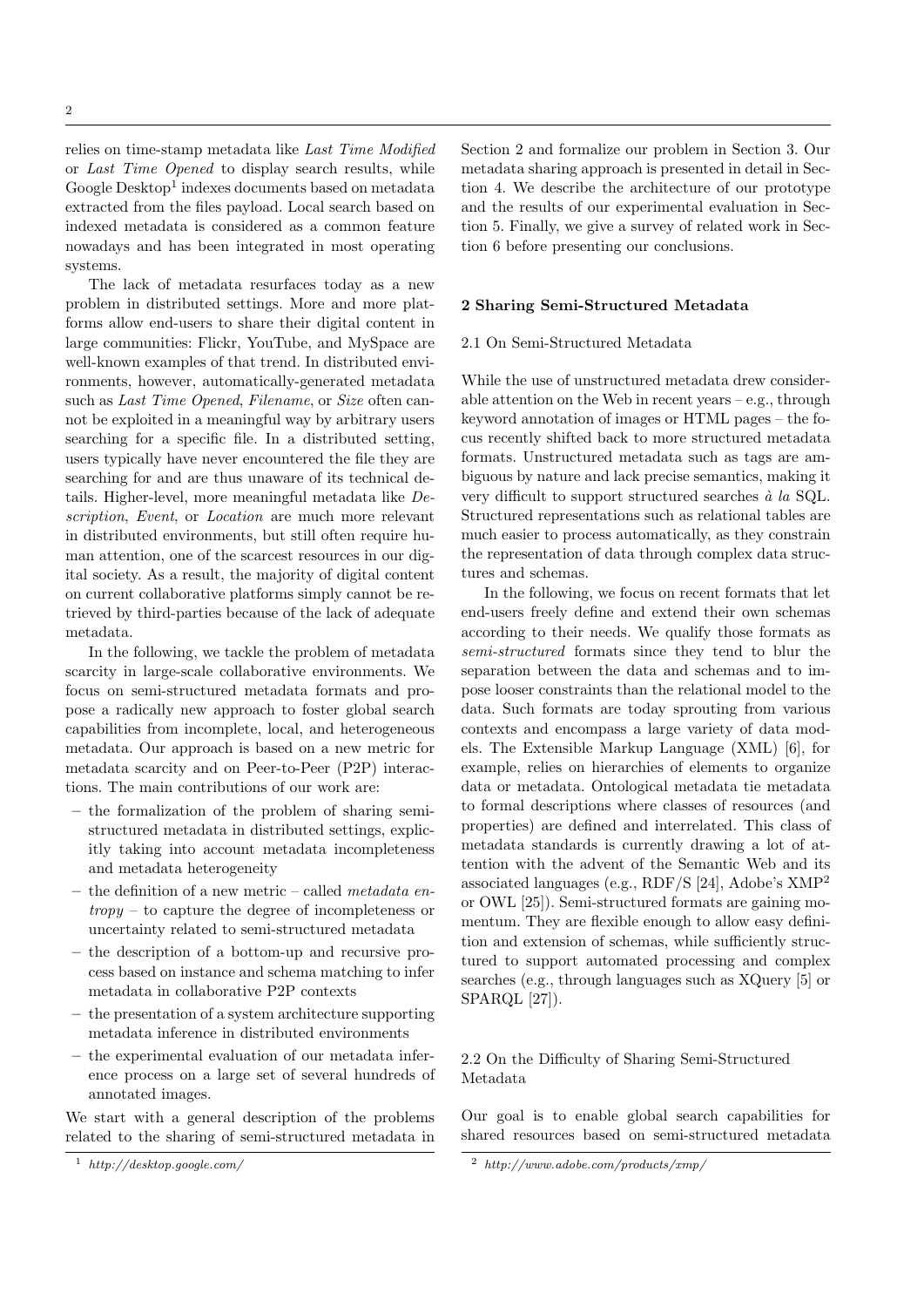in large-scale, heterogeneous and distributed settings. Although semi-structured metadata formats are getting increasingly popular, support for meaningfully sharing semi-structured metadata outside of their original context or community of interest is often lacking. Semi-structured metadata are intrinsically difficult to share, since their values only make sense in a given context – as opposed to keyword metadata or textual tags, which supposedly convey predefined, global semantics. Hence, large-scale collaborative applications typically disregard semi-structured metadata or treat them as simple unstructured keywords ignoring their intrinsic structure.

A straightforward solution to our problem would be to use a common language, like RDF, for all metadata. Though necessary, we argue that this syntactical alignment step only represents the tip of the iceberg in our case. Even with a global, common language, fundamental problems remain: systems would still be unable to retrieve all relevant resources given a query, as metadata can still be incomplete and unrelated one to another because of the various schemas introduced by the users.

In the end, two fundamental hurdles prevent semistructured metadata from being shared meaningfully:

- Metadata Incompleteness: Though more and more tools rely on some semi-automatic annotation schemes to add metadata to resources, fullyautomated solutions remain impractical. Most of the time, human attention is still required for producing high-quality, meaningful metadata. Realistically, a (potentially large) fraction of the shared resources will not be annotated by the user, leaving some (most) of the related semi-structured metadata incomplete. This incompleteness severely hampers any system relying on user-generated metadata.
- Metadata Heterogeneity: Some of the vocabulary terms introduced by end-users to annotate content locally may not make sense on a larger scale. New vocabulary terms – new attributes or properties used locally by some community – should be related to equivalent vocabulary terms coming from different communities to guarantee interoperability. This is a semantic heterogeneity issue requiring a decentralized integration paradigm, as we have to deal with large and distributed communities of users, which develop without any central authority that could enforce vocabulary terms globally. A similar issue arises when a user makes an explicit reference to a local resource in the collaborative setting: the reference can be totally irrelevant to



Fig. 1 The two fundamental problems behind semi-structured metadata scarcity in distributed settings: metadata incompleteness caused by missing values, and metadata heterogeneity attributable to local vocabulary terms and local resources.

most of the other users who are not aware of the resource in question.

These two problems are the main reasons why semistructured metadata are scarce in distributed settings: either metadata are incomplete or they cannot be properly interpreted and are thus simply discarded. An RDF document exhibiting concrete examples of those two problems is shown in Fig. 1.

# 2.3 Opportunities for Reducing Metadata Scarcity Collaboratively

In the rest of this contribution, we gradually alleviate metadata scarcity by tackling the two aforementioned problems in a large-scale resource-sharing context. Hence, we focus on methods to solve both metadata incompleteness and metadata heterogeneity for semi-structured metadata attached to the shared resources. Even if sharing semi-structured metadata is intrinsically difficult, we argue that simultaneously sharing both the resources and their associated metadata in large-scale communities opens the door to new opportunities for supporting global search on the shared resources.

Assuming that we can relate shared resources semantically inside a given community of users, e.g., by a low-level analysis of their content or by a semantic analysis of their metadata, metadata can be propagated within the community to reduce metadata scarcity. By taking into account sets of resources shared in a given community, we can thus augment individual metadata by combining local metadata attached to a resource with other metadata originating from similar resources.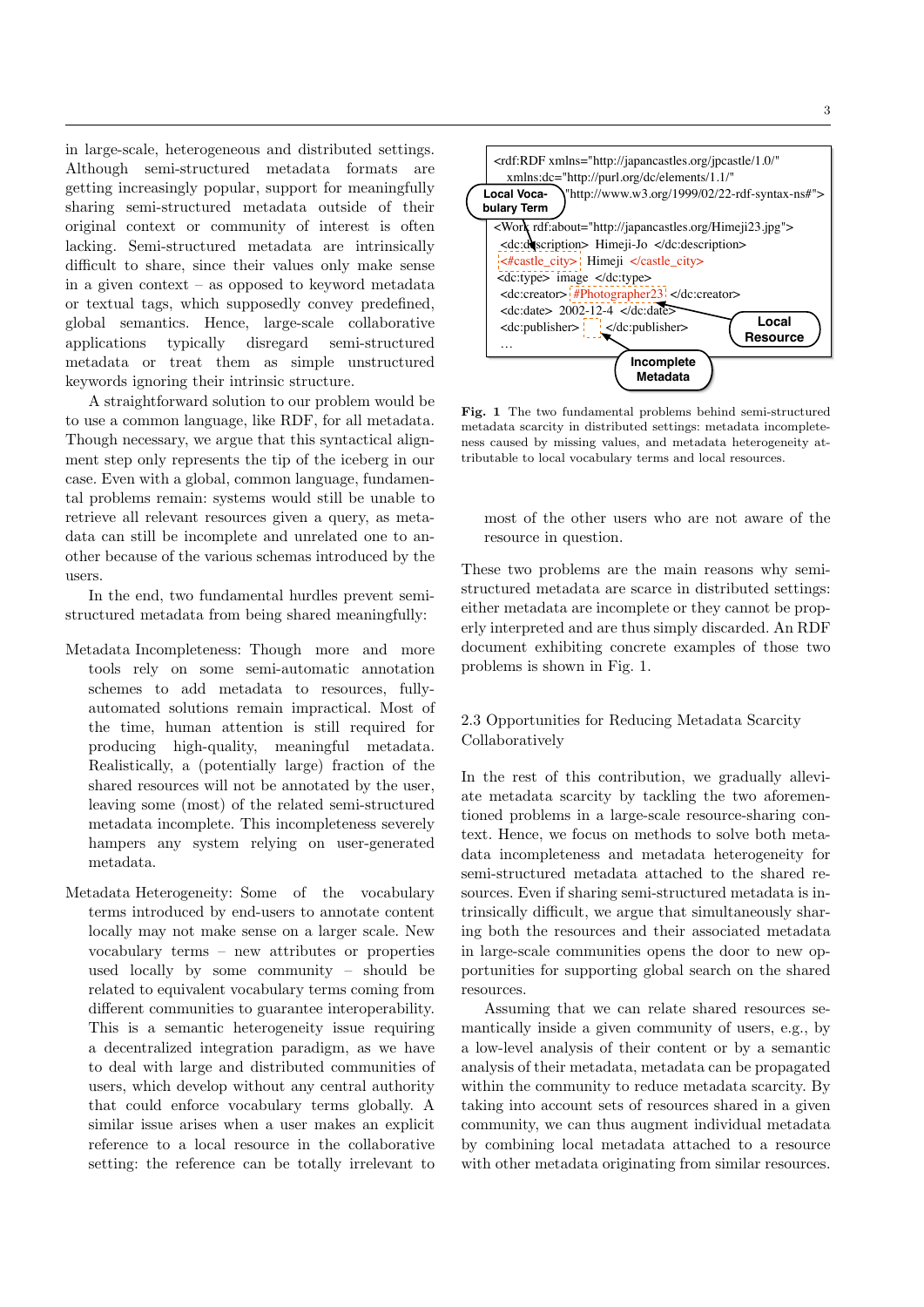We call this process metadata imputation in Fig. 2. Data imputation is a field aiming at replacing missing values in a data set by some plausible values (see Farhangfar *et al.* [16] for a recent survey of the field).

By relating resources and metadata coming from different communities of users, we can further enhance the process by creating schema mappings between semantically related communities of users. Schema mappings associate vocabulary terms of one community to related terms coming from another community. They allow the reformulation of a query posed against a given schema into a semantically similar query written in terms of another schema. We refer to this process as query propagation in Fig. 2, where straight arrows represent mappings between the schemas of two given communities. Schema mappings can reduce semantic heterogeneity by enabling the propagation of a local query across the whole network of communities by following series of mapping links iteratively.

In this article, we additionally take advantage of schema mappings to propagate existing metadata across semantically heterogeneous communities, and thus to reduce metadata scarcity even further. Metadata imputation is this time contingent on the availability of schema mappings relating the schemas of heterogeneous communities. We refer to this process as metadata propagation in Fig. 2.

In turn, metadata that have been propagated through schema mappings can be exploited in order to infer new mappings or verify existing mappings and to increase the accuracy of metadata propagation. This shows a clear interrelation between metadata incompleteness and metadata heterogeneity, as minimizing metadata incompleteness through metadata propagation takes advantage of schema mappings used to minimize semantic heterogeneity, and vice-versa.

In the following, we propose a distributed process to reduce the overall scarcity and heterogeneity of the metadata in an autocatalytic process, where both metadata and mappings get reinforced recursively by putting local metadata into a global community-based context. Taking a global view on the system, we observe that the global semantics are not fixed a priori, but evolve as users interact with the system and guide the metadata sharing process by exporting new resources, by adding new metadata, or by providing positive or negative feedback based on the results retrieved for their queries. The way the semantics of the system dynamically evolves is typical of an emergent semantics system [8], where no global semantics is defined a priori and where the discovery of the proper interpretation of symbols results from a self-organizing process guided by local interactions.



Fig. 2 Sharing semi-structured metadata: metadata incompleteness is mitigated by imputing additional metadata for sets of similar resources inside a community of interest, while metadata heterogeneity is gradually alleviated through pairwise schema mappings.

# 3 Formal Model

The problem we want to tackle can be formally introduced as follows: a large set of autonomous information parties we name *peers*  $p \in \mathcal{P}$  store *resources* (e.g., calendar entries, pictures, or video files)  $r \in \mathcal{R}_p$  locally. Peers take advantage of *schemas*  $S \in \mathcal{S}$  to describe their resources with semi-structured metadata.

Peers using the same schema to describe resources form a community of interest. Communities of interest develop independently of our system through social interactions or schema enforcement. They typically result from best practice or standardization efforts, or from communities of users using specialized tools imposing a custom schema (see for example the W3C Incubator Group Report [15] for recent examples of specialized schemas related to the image annotation domain).

Schemas consist of a finite set of vocabulary terms  $t \in \mathcal{T}$ . We focus on vocabulary terms representing attributes (a.k.a. properties), which invariably exist in one way or another in all the semi-structured metadata formats we have encountered, but classes of resources can be taken into account by our approach as well. In the setting we consider, we assume that the number of shared resources is typically significantly higher than the number of peers, which is itself significantly higher than the number of schemas:  $|\mathcal{R}| \gg |\mathcal{P}| \gg |\mathcal{S}|$ .

Peers store the semi-structured metadata attached to their resources as attribute-value pairs. By taking into account the resource each attribute-value pair describes, semi-structured metadata can be seen as ternary relations. We call such relations metadata statements  $(r, t, v)$ . A statement  $(r, t, v)$  associates a value  $v$  to a local resource  $r$  through a vocabulary term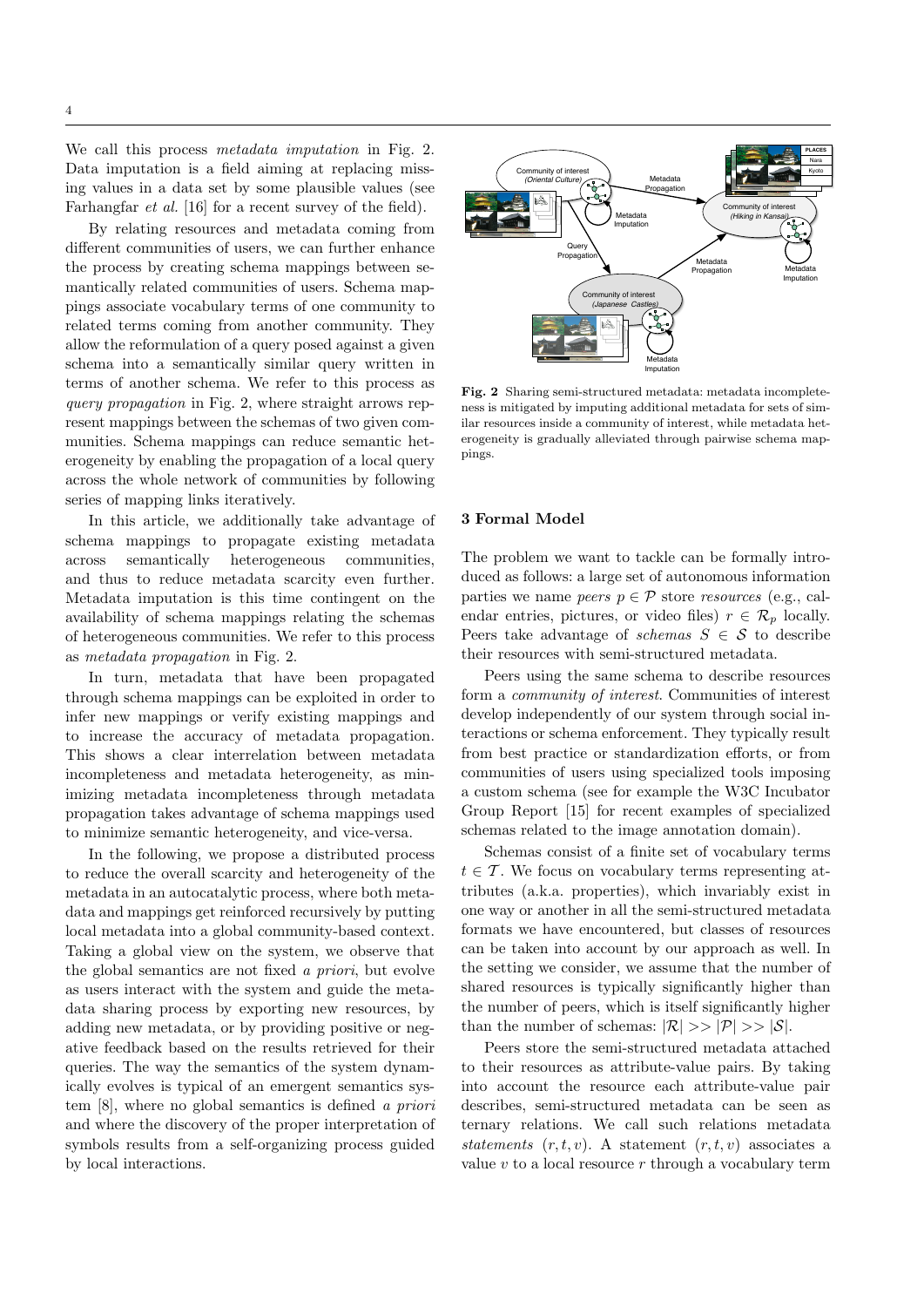(attribute)  $t$ . Values  $v$  appearing in the statements can either represent literals  $l \in \mathcal{L}$  or local resources. For instance, the dc:description statement related to the resource whose metadata are shown in Fig. 1 can be written as follows:

# $(http://japancastles.org/Himeji23.jpg,$  $dc : description.$  Hime $ii - Jo$ ).

We say that a statement evaluates to *true* if it exists in one of the databases of the peers, to false otherwise. We suppose at this stage that all annotations are complete, in the sense that for each annotated resource, all vocabulary terms defined in the annotation schemas are associated with a certain value. This also constraints the number of statements attached to each resource based on schemas.

Peers can pose queries locally in order to retrieve specific resources based on vocabulary terms, literals, and other local resources. Queries take the form of conjunctions of triple patterns [31]:

$$
r? \; : \; (r_1, t_1, v_1), \ldots, (r_n, t_n, v_n)
$$

where  $r_k, t_k, v_k$  represent variables or (respectively) a local resource, vocabulary term, or value, and  $r$ ? is a distinguished resource variable appearing in at least one of the triple pattern  $(r_k, t_k, v_k)$ . Note that joins can be expressed by multiple occurrences of the same variable in that notation. We say that a resource  $r_0 \in \mathcal{R}$  is an answer to the query q, and write  $q \models r_0$ , if, when substituted for the distinguished variable, there exists a valuation (i.e., a value assignment) for all other variables in the conjunction of triple patterns such that the resulting statements all evaluate to true.

Now, let us assume that some of the statements are incomplete and that the peers have a means to export resources through some common infrastructure (e.g., the World Wide Web or a Distributed Hash Table). Our goal is to recontextualize the local statements in the common infrastructure to support global search capabilities. We create additional statements in such a way that any peer posing a query  $q$  against its local schema can retrieve a maximal number of relevant resources  $r | q \models r$  from the global set of shared resources  $\mathcal R$  while minimizing false positives and user's involvement under the following restrictions:

Metadata Incompleteness: Some values  $v_k$  appearing in the statements are replaced by null-values  $\perp_k$  introducing incomplete statements  $(r_k, t_k, \perp_k)$ . Nullvalues are formally considered as being equivalent to the values they stand for but cannot be distinguished by the peers, which basically consider the values as unknown. For instance, supposing that the

dc:description from Fig. 1 is left incomplete, the statement can be written as:

 $(http://Himeji23.jpg, dc: description, \perp_{dc:desc}.$ 

Metadata Heterogeneity: Each local resource and vocabulary term is assigned a set of fixed interpretations  $r<sup>I</sup>$  from a global domain of interpretations  $\Delta<sup>I</sup>$ with  $r^I \subseteq \Delta^I$ . These interpretations are used to interrelate semantically similar resources. Arbitrary peers are not aware of such assignments, i.e., they are not aware of the global semantics of the system. We define two resources  $r_i$  and  $r_j$  as equivalent, expressed by  $r_i \equiv r_j$ , if and only if  $r_i^I = r_j^I$ . We define that a resource  $r_i$  subsumes another resource  $r_j$ , expressed by  $r_j \sqsubseteq r_i$ , if and only if  $r_j^I \subseteq r_i^I$ . Trueness of statements is relative to the equivalence and subsumption relations, in the sense that if a statement  $(r, t, v)$  evaluates to *true*, then all statements  $(r', t', v') | r' \sqsubseteq r, t' \sqsubseteq t, v' \sqsubseteq v$  also evaluate to true. For instance, the following statement:

$$
(http://Himeji23.jpg, \ located.in.City, \ Himeji)
$$

evaluates to true if

 $(http://Himeji23.jpg, \; castle\_city, \; Himeji)$ 

and

$$
castle\_city \equiv located\_in\_City.
$$

Taking advantage of those definitions, we can introduce the notions of metadata completeness and soundness. We say that a set of  $N$  statements  $\{(r, t_1, v_1), \ldots, (r, t_N, v_N)\}\$  pertaining to a resource r is *complete* when  $v_i \neq \perp \forall v_i$ . A set of statements is sound if all the statements evaluate to true. We generally assume that our process starts with sets of statements that are sound but incomplete. Our recontextualization process then tries to complete the statements while minimizing the number of unsound statements generated.

#### 3.1 Metadata Entropy

We introduce in the following a new metric for capturing metadata scarcity. We call this metric metadata entropy as it is similar in nature to the notion of entropy defined in information theory. In our context, metadata entropy either relates to the incompleteness of the metadata statements or to the uncertainty of inferred statements. Keeping track of metadata entropy is important to detect the resources requiring further recontextualization (too many incomplete statements), and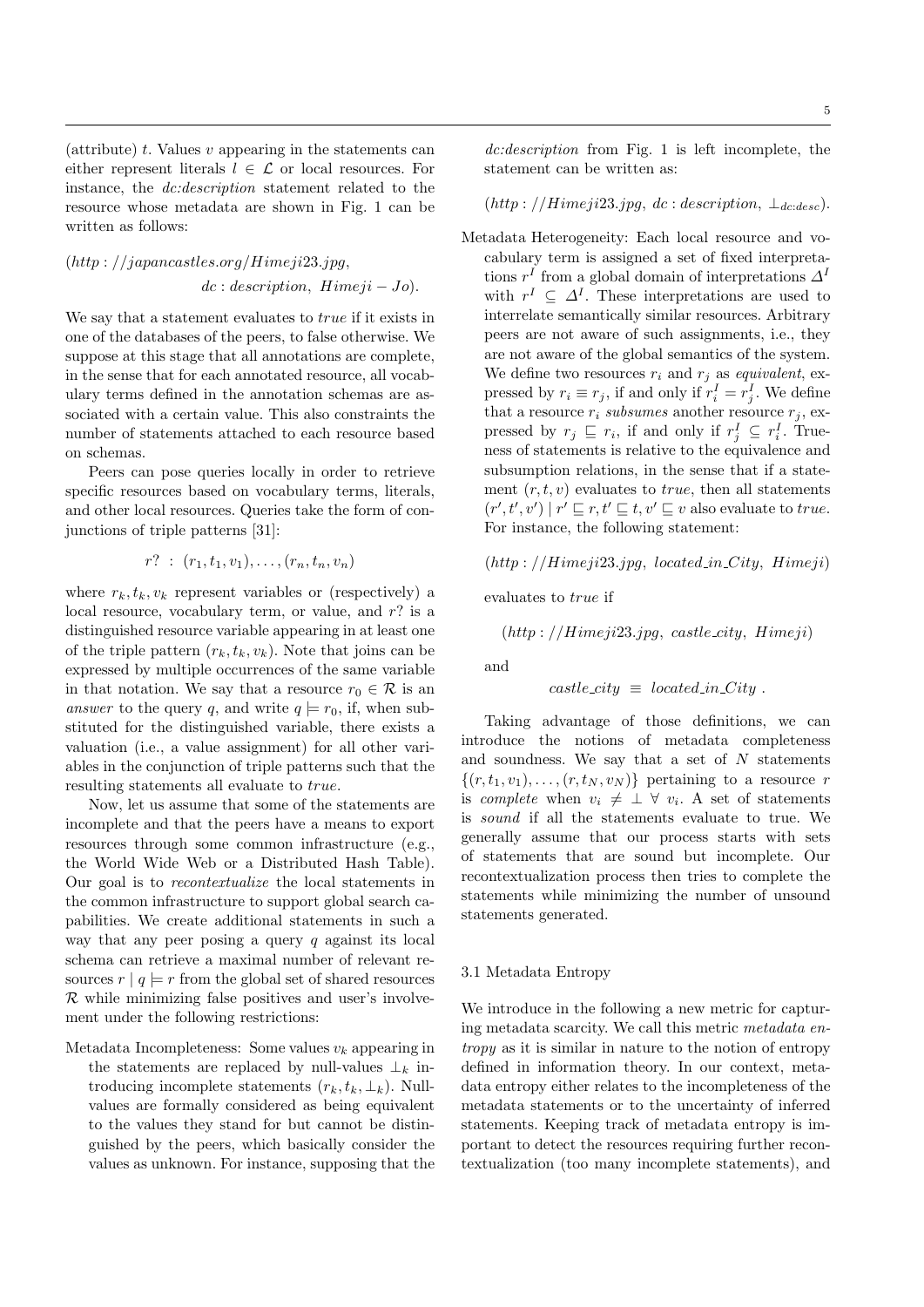to propagate metadata in a meaningful way by associating uncertainty to the metadata that are inferred automatically.

We extend our model to write statement as quadruples  $(r, t, v, p)$  where v is a list of possible values  $v_k \in v$ for the statement and  $p_k \in \mathbf{p}$  stands for the probability of the statement  $(r, t, v_k)$  evaluating to *true*. Using this notation, we can for example write the following:

(http : //Himeji23.jpg, castle city, (Himeji, Kyoto), (0.9, 0.1))

to express that two different cities were related to a given picture.

The entropy  $H(r, t, v, p)$  of a statement measures the degree of uncertainty related to its set of possible values v.

We wish metadata entropy  $H(\cdot)$  to satisfy the following desirable properties:

- 1. Metadata entropy  $H(\cdot)$  should be a continuous function based on the various probabilities  $p$  attached to the values of a statement. It should not, however, depend on the order in which the probabilities or the values are given.
- 2. Metadata entropy  $H(\cdot)$  should evaluate to zero for sound statements.
- 3. Metadata entropy  $H(\cdot)$  should be maximal and evaluate to one when all values attached to a statement are equiprobable, i.e., when no value is more probable than any other.
- 4.  $H(p(X, Y))$  should be equal to  $H(p(X))H(p(y))$  for two independent random variables  $X$  and  $Y$ .

The only function satisfying these four properties [21] is:

$$
H(r, t, \boldsymbol{v}, \boldsymbol{p}) = -\sum_{k=1}^{K} p_k log_K(p_k)
$$

where K is the number of possible values in  $v$ . The entropy of all complete statements initially exported by the peers is zero, as they consider a single possible value with a probability of 1 of evaluating to true (i.e., we consider that all statements stored locally at the peers are correct; if some of these statements are created semi-automatically, we can alternatively start with a smaller value  $0 < p < 1$ ). Incomplete statements  $(r, t, \perp)$  start with an entropy of one initially, representing an unknown (and potentially infinite) set of identically distributed values. Their entropy will decrease over the course of our recontextualization process as plausible values get discovered trough metadata imputation and propagation.

We define the entropy of a resource as the arithmetic mean of the entropy of its  $N$  associated metadata statements:

$$
H(r) = \sum_{n=1}^{N} H(r, t_n, \boldsymbol{v_n}, \boldsymbol{p_n}) N^{-1}.
$$

A resource with half of its metadata statements left incomplete will thus start with an entropy of 0.5.

#### 4 Recontextualizing Semi-Structured Metadata

We present our general approach for generating additional data to recontextualize shared metadata in largescale distributed settings below. A specific implementation of this approach is described in Section 5 in the context of an image sharing scenario.

The heterogeneity, autonomy, and large number of peers we consider precludes the use of centralized techniques. Traditional integration techniques (e.g., the mediator architecture [34]) are impractical in our context as no global schema can be enforced in heterogeneous and decentralized communities. Classical metadata management techniques (e.g., tableaux reasoning) are not applicable either, due to the lack of shared information (resources, vocabulary terms) and the sheer size of the problem which excludes methods scaling exponentially – or even linearly – with the size of the data [13].

Instead, we propose local, probabilistic heuristics aiming at recontextualizing metadata extracted from a specific source to a decentralized collaborative context. Following a long tradition of providing scalable application-level services on top of an existing physical network, we push the "intelligence" of the approach towards the edge of the network, i.e., perform all complex operations locally at the peers, while only considering simple in-network operations on a shared hash-table. In the following, we suppose that all resources and peers are identified by globally unique identifiers. Our heuristics are based on decentralized data indexing, data imputation, and data integration techniques. We detail below how metadata are exported, how statements are imputed inside a community of interest, how pairwise schema mappings are created to alleviate metadata heterogeneity, how metadata are propagated across communities, and finally how user queries are handled. A high-level illustration of the recontextualization process is given in Fig. 3.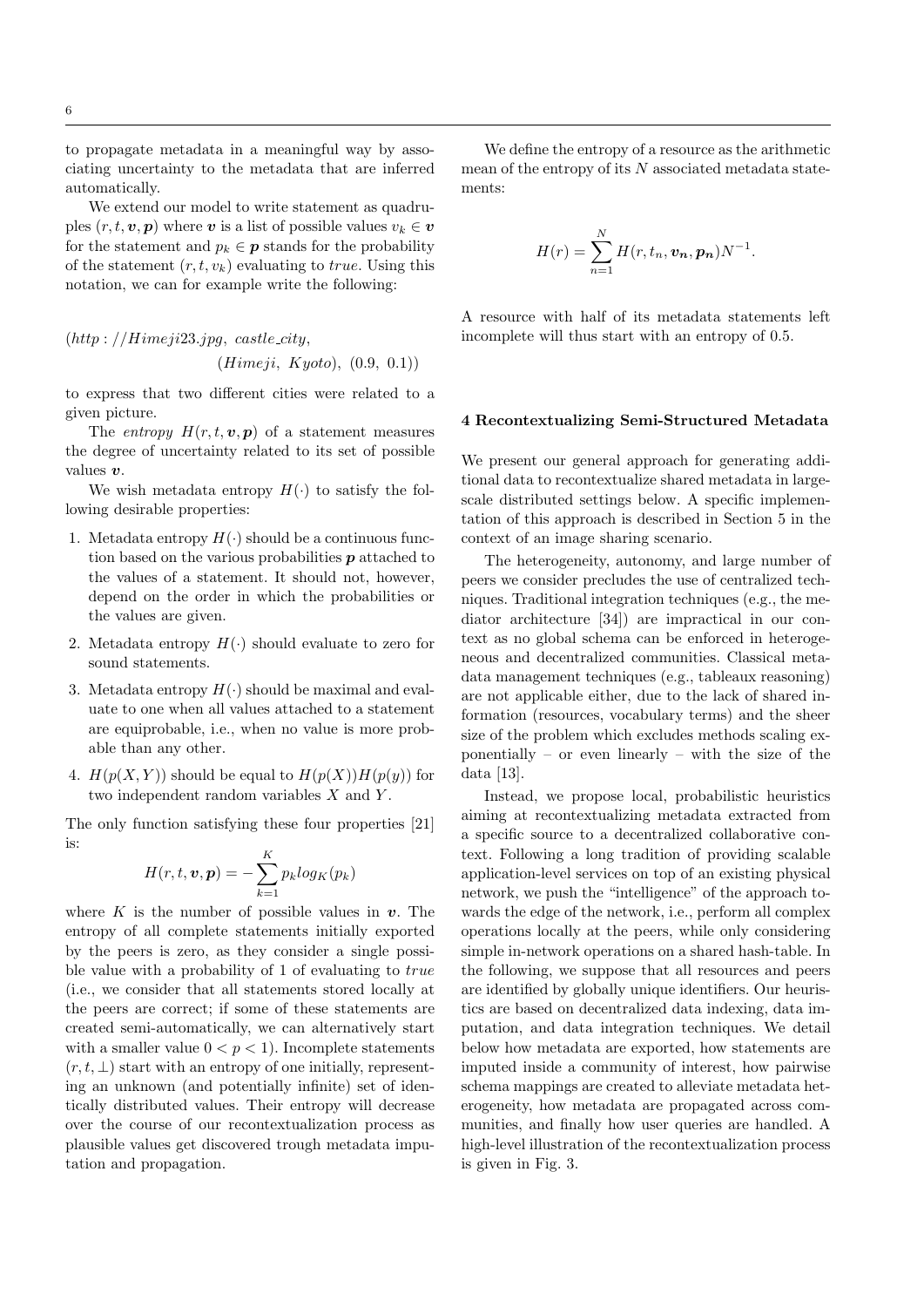

Fig. 3 The metadata recontextualization process: users start by sharing resources, which are indexed in a hash-table along with metadata and content features. Features are used to match resources and impute new metadata, while existing metadata are used to create schema mappings, which in turn are used to propagate metadata from one community to the others.

#### 4.1 Exporting Local Metadata through Data Indexing

Our recontextualization process starts with the export and proper indexing of the shared resources and their associated metadata. We index the location  $p_0$  of each resource  $r_0$  a peer wants to share in a shared hash-table. We then index all metadata statements  $(r_0, t, v, 1)$  pertaining to the resource that has just been indexed. The indexing process continues recursively by indexing all resources  $r'$  appearing as values  $v$  in the already indexed metadata, and their respective statements  $(r', t', v', 1)$ . Fig. 4 shows an example of the indexing process on a simple RDF graph with recursion depths limited to zero and one. All statements are exported using a common representation (e.g., XML serialization of RDF triples) and are indexed in such a way that they can be efficiently retrieved based on their resource  $r$ , term  $t$ , or value v. Higher recursion values lead to sharing more information, which can then be used in the rest of the recontextualization process to relate semantically similar resources. On the other hand, higher recursion values also impose higher network traffic and higher load on the shared hash-table.

# 4.2 Dealing with Metadata Incompleteness through Intra-Community Metadata Imputation

Our objective turns now to determining plausible values for incomplete statements based on sets of related statements. This can be regarded as a data imputation problem [16] where values are missing within a given community of interest. In our context, metadata are incomplete due to the users' unwillingness to fully annotate the resources. Hence, metadata can be incomplete irrespective of the resource they are attached to



Fig. 4 Indexing resources and statements from an RDF/S graph; the inner and outer boxes correspond to a recursion depth limited to respectively zero and one and starting from the  $Himeji23.jpg$ resource.

or of their actual value (values are missing completely at random [16]). We base our imputation process on a  $K$ -Nearest Neighbor imputation, which has been shown as being very effective for contexts such as ours [4] and has two distinctive advantages in the present situation: i) it does not require building a predictive model for each predicate for which a value is missing and ii) it can be based on a simple index lookup in a shared hashtable [18].

K-Nearest Neighbor imputation is based on a notion of distance between the objects it considers. Capitalizing on several decades of research on content analysis, we generate feature values for each resource we have to index. Feature values represent the content of the resource and/or its metadata. Feature values can for example be based on a low-level analysis of the resource (e.g., image analysis) or on an analysis of machinegenerated metadata (see next section for some concrete examples). Features should be extracted in such a way that similar resources get closely related feature values, which might or might not be verified in practice and which naturally impacts on the effectiveness of our approach (see Section 5.2). Feature extractors might be different for different types of resources (e.g., pictures, text files, etc.). We index each resource  $r$  based on its feature value  $FV(r)$  in the shared hash-table to be able to retrieve resources with similar feature values. We define the distance used by the imputation process based on those values:  $D(r, r') = |F V(r') - F V(r)|$  (see Section 5.1 for concrete examples of features and distances).

Algorithm 1 gives a list of the operations undertaken during an imputation round. The imputation can be broken down into three main operations: neighbor selection, value inspection, and value aggregation.

Neighbor Selection: For each resource  $r$  associated with at least one incomplete statement  $(r, t, \perp)$ , we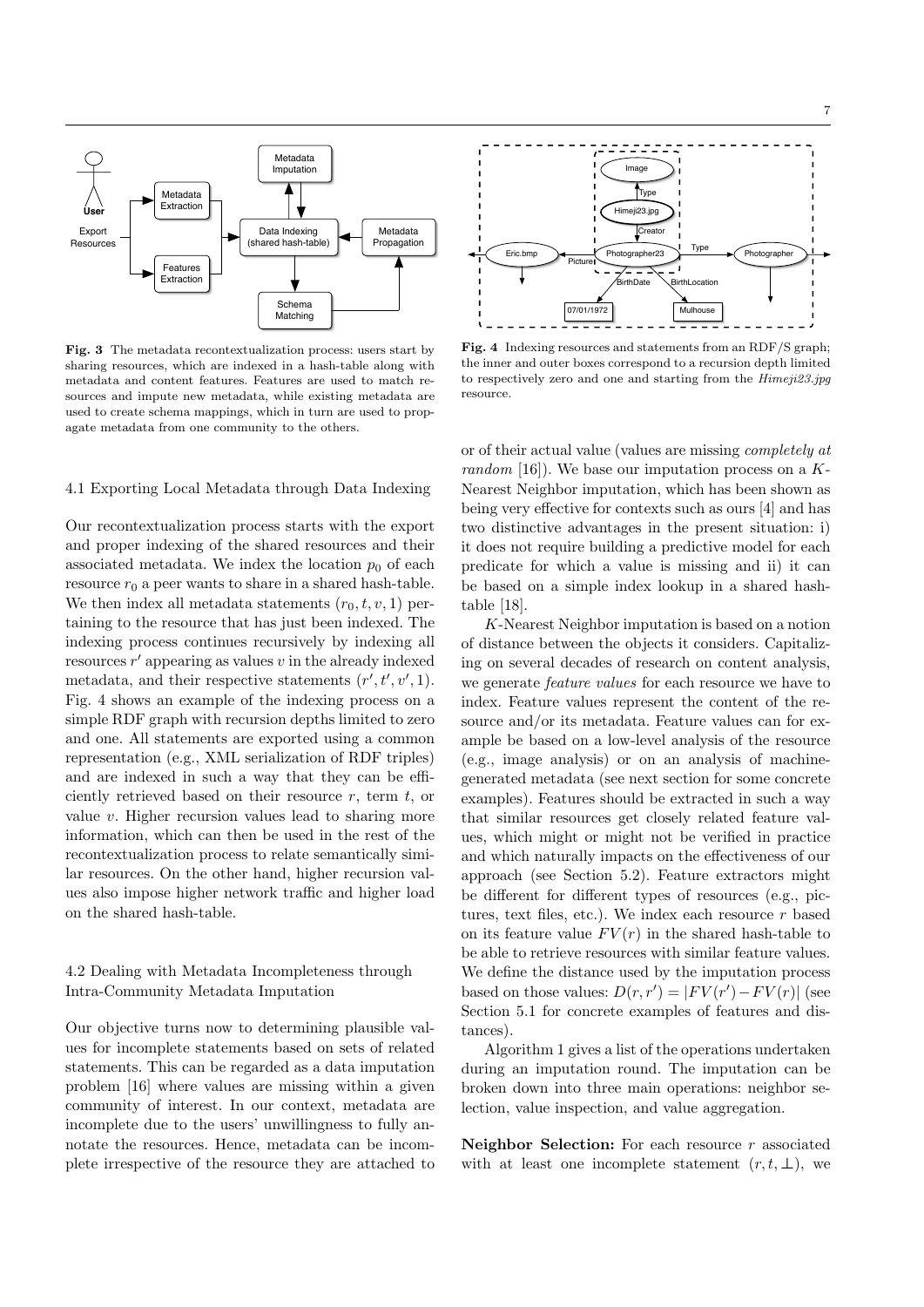8

Algorithm 1 Imputation Process Operations

| for all resource $r$ to index do                                  |
|-------------------------------------------------------------------|
| $incomplete Statements = r.getIncompleteStatements()$             |
| if incompleteStatements.count() > 0 then                          |
| $/*Neighbour Selection*/$                                         |
| $neighbors = getNearestNeighbors(r, K, \tau)$                     |
| for all <i>incompleteStatement</i> in <i>incompleteStatements</i> |
| do                                                                |
| for all <i>neighbor</i> in <i>neighbors</i> do                    |
| $/* Value Inspection*/$                                           |
| $plausibleValues = getValuesFromNeighbour($                       |
| neighbor, incomplete Statement)                                   |
| $likelihoods = assessLikelihoods(neighbor,$                       |
| incompleteStatement, r)                                           |
| listOfValues.add(plausibleValues)                                 |
| listOfLikelihoods.add(likelihoods)                                |
| end for                                                           |
| $/* Value \, A ggregation*/$                                      |
| $\arg\!\!\!\!\!\! \texttt{regate}(incompleteStatement,$           |
| listOfValues, listOfLikelihoods)                                  |
| end for                                                           |
| end if                                                            |
| end for                                                           |
|                                                                   |



Fig. 5 An example of data imputation: statements coming from two nearby candidate resources  $r'_1$  and  $r'_2$  and an abstract instance  $r_{\perp}$  are combined to complete the statements attached to resource  $r$  whose Title is missing.

bors into  $D$  distinct values  $v_d$  and probabilities  $p_d$ , with

$$
p_d = \frac{\sum_{\forall k, i | v'_{ki} = v_d} l'_{ki}}{\sum_{k=1}^{K} \sum_{i=1}^{I} l'_{ki}}.
$$

search for  $K$  similar resources (neighbors)  $r'$  in the hash-table, such that  $r$  and  $r'$  are annotated using the same schema,  $D(r, r')$  is minimal – and below a similarity threshold  $\tau$  – and  $H(r')$  as low as possible. That is, we search for resources coming from the same community of interest that are most similar according to our feature value metric and whose statements are as sound and complete as possible. The exact value of K depends on the context and is typically determined by cross-validation [36] using a sample validation set. When fewer than  $K$  similar resources exist in the radius of the similarity threshold  $\tau$ , abstract resources with incomplete statements  $(r_+, t, \perp)$  with  $D(r, r_+) = \tau$  are considered. We introduce abstract resources to explicitly preserve null values when few plausible values are available from the neighborhood of a given resource.

Value Inspection: For each incomplete statement  $(r, t, \perp)$ , we consider the I values  $v'_{ki}$  appearing in the corresponding statement  $(r'_{k}, t, \mathbf{v'_{k}}, \mathbf{p'_{k}})$  attached to the  $k^{th}$  neighbors as a possible value. We set the likelihood  $l'_{ki}$  of this value being sound for the incomplete statement under consideration as being proportional to the probability  $p'_{ki}$  of the value being itself sound, and inversely proportional to the distance between the two resources:

$$
l'_{ki} = p'_{ki} D(r, r'_{k})^{-1}.
$$

Thus, sound statements or statements coming from very similar instances are systematically preferred.

Value Aggregation: Finally, we aggregate the values  $v'_{ki}$  and likelihoods  $l'_{ki}$  coming from the k chosen neigh-

Fig. 5 shows an example of the imputation process for an incompletely annotated image file  $r$ , combining the statements of its two nearest neighbors  $r'$  and  $r''$ .

Note that a similar imputation process can again take place later on, once the statements have already been recontextualized but new resources have been indexed, for example periodically every  $T$  period of time for resources with a high entropy. In a dynamic context and for high values of  $K$ , one should additionally avoid storing too many unlikely values by eliminating all values with low probabilities  $(p_d < p_{min})$ .

4.3 Dealing with Metadata Heterogeneity through Pairwise Schema Mappings

So far, metadata imputation was limited to a given community of interest. To take advantage of all statements shared by peers outside of a given community, we extend the application of self-organization principles to the creation of mappings relating similar communities of interests. We create mappings between pairs of schemas to link semantically related vocabulary terms. Mappings are used to identify equivalent terms in the data propagation process (see below Section 4.4), and to reformulate queries iteratively as in a peer data management system [2, 32].

To create schema mappings relating communities, we first have to to identify equivalent terms  $t' \equiv t''$ from different schemas  $S'$  and  $S''$ . Various methods can be used to discover those equivalences automatically. Schema matching is an active area of research [28]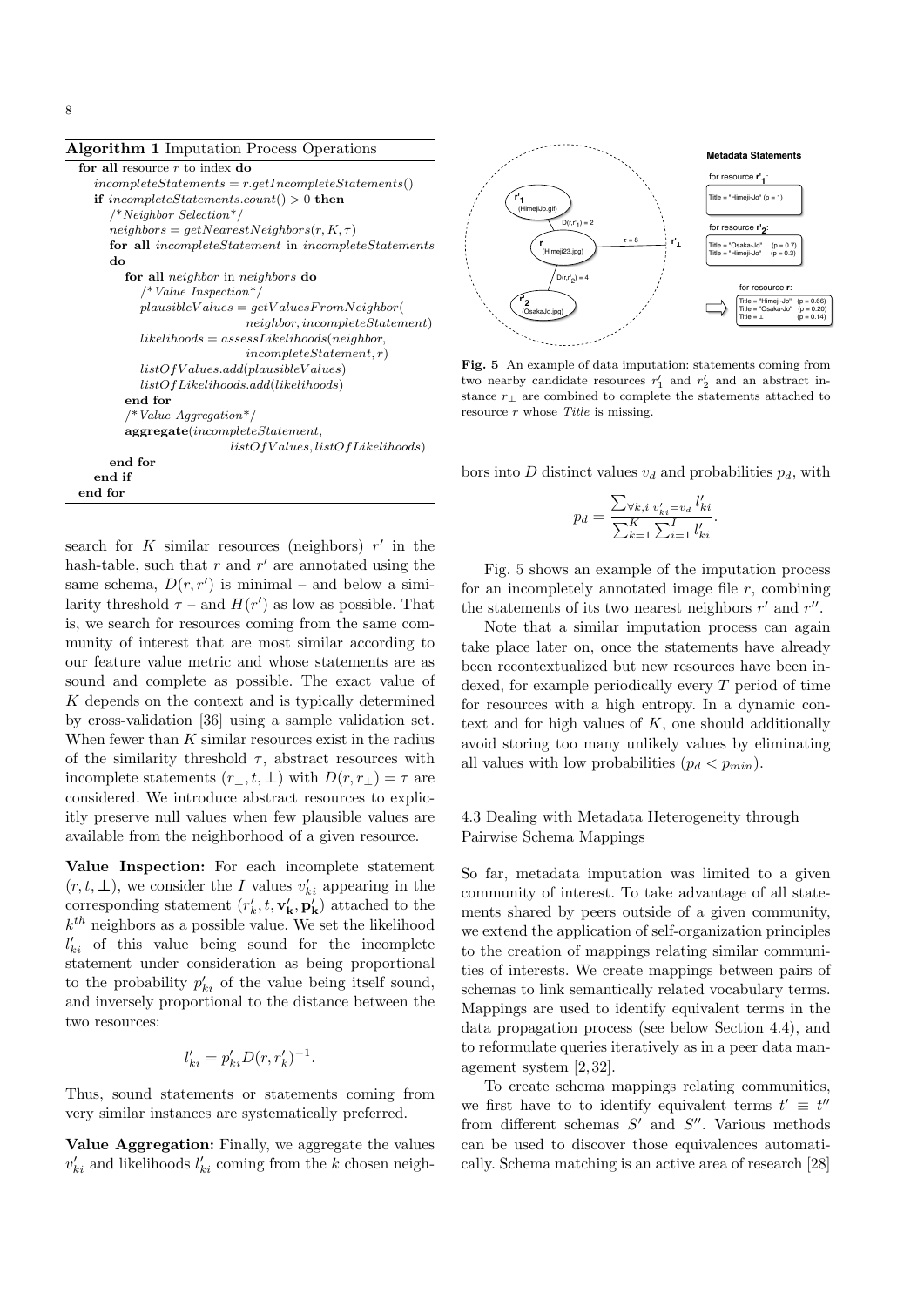but is not however the focus of this work. In our largescale, decentralized context, retrieving all data from the shared hash-table – for instance for the purpose of creating a corpus [23] – would be prohibitively expensive. Methods focusing on selective search queries and piggybacking on other operations should instead be used in order to minimize the overhead on the shared infrastructure.

Fundamentally, we base the semantics of a mapping relating two terms  $t'$  and  $t''$  on the likelihood of a statement  $(r, t', v)$  being sound, knowing that a similar statement on  $t''(r, t'', v)$  is indeed sound:

$$
P(t' \equiv t'') = P((r, t', v) \text{ evaluates to } true
$$

$$
(r, t'', v) \text{ evaluates to } true) \,\forall r, v.
$$

More pragmatically, we use a simple instance-based schema matching approach piggybacking on the imputation process to approximate this value. We create a new mapping  $(t', \equiv, t'', p_{\equiv})$  whenever two statements  $(r', t', v', p')$  and  $(r'', t'', v'', p'')$  on two similar resources r' and r'' with  $D(r', r'') < \tau$  with equivalent values  $v' \equiv v''$  are discovered during the neighbors selection phase. The process of deciding whether or not two values are equivalent can be based on lexicographical and linguistic analyses (e.g., edit distance between strings, equivalence based on synonyms appearing in a thesaurus). Note that the distance defined by the feature values is here instrumental in creating the mappings, since failing to recognize two resources as being similar invalidates the whole process.

The probability  $p$ <sub>≡</sub> that this relation holds is derived by retrieving analogous statements  $(r_j, t', v_j, p_j)$  $(r_k, t'', v_k, p_k)$  from the shared hash-table:

$$
p_{\equiv} = \frac{\sum p_j \ \forall (r_j, t', v_j, p_j), (r_k, t'', v_k, p_k) |D(r_j, r_k) < \tau \wedge v_j \equiv v_k}{\sum p_j \forall (r_j, t', v_j, p_j), (r_k, t'', v_k, p_k) |D(r_j, r_k) < \tau}.
$$

The probability is thus computed by counting the number of equivalent values appearing in the instances considered as being similar for the two terms. For instance, indexing two similar images  $r_1$  and  $r_2$  with  $D(r_1, r_2)$  $\tau$  with two statements sharing the same value

$$
(r_1, located\_in\_City, \ Himeji)
$$

and

$$
(r_2, \; castle\_city, \; Himeji)
$$

would trigger the creation of a mapping between located in City and castle city by retrieving the set of similar resources annotated with either of the two terms and by comparing the values of their statements. The creation of mappings for the other

terms appearing in the schemas can be conducted simultaneously.

Incomplete statements (i.e., statements with  $v = \perp$ ) are not taken into account in these computations. Unsound statements (i.e., statements with  $p < 1$ ) are taken into account in this process by weighting their importance with their likeliness (i.e., less likely values  $v_i$  with probabilities  $p_i$  close to zero will have less impact than more probable values). Note that subsumption mappings can be exported and discovered in an identical manner by taking into account subsumption relations  $\Box$  in place of the equivalence relations above.

In highly dynamic environments where new statements are inserted on a continuous basis, recomputing  $p_\equiv$  each time a new pair of potentially related terms is discovered would be expensive. In such situations, the decision to recompute  $p_{\equiv}$  can be based on the number of times the triggering condition is observed by a particular peer, or on an analysis of the graph of schemas and mappings determining whether or not more mappings would be useful for reformulation purposes [9].

## 4.4 Dealing with Metadata Incompleteness through Inter-Community Metadata Propagation

We can now extend the imputation process by propagating metadata across different communities of interest following schema mappings. The process is similar to the imputation process confined to a single community of interest (see Section 4.2), but takes this time into consideration all neighbors annotated with equivalent schemas related through mappings.

For a resource  $r$  and given an incomplete statement  $(r, t, \perp)$ , K neighbors  $r'_k$  are considered such that  $D(r, r'_k)$  is minimal and below  $\tau$ ,  $H(r'_k)$  is as low as possible, and based on the existence of statements  $(r'_k, t'_k, \mathbf{v'_k}, \mathbf{p'_k})$  such that t and  $t'_k$  are either identical or related through a mapping  $(t, \equiv, t'_k, p_{k\equiv})$ . The likelihoods  $l'_{ki}$  attached to the values is then weighted with  $p_{k\equiv}$  to account for the fact that the mapping is in itself uncertain:

$$
l'_{ki} = p'_{ki} D(r, r'_{k})^{-1} p_{k}.
$$

As an example, suppose that the resource  $r'_1$ in Fig. 5 is annotated with a different schema considering an attribute legend similar to title, with (title,  $\equiv$ , legend, 0.5). The uncertain mapping would then reduce the significance of  $r_1$ 's contribution, lowering the likelihood of  $Himeji - Jo$  to 0.52.

Note that a value can be propagated iteratively across series of communities of interest in that manner, and that propagated values can in turn bootstrap the creation of new schema mappings.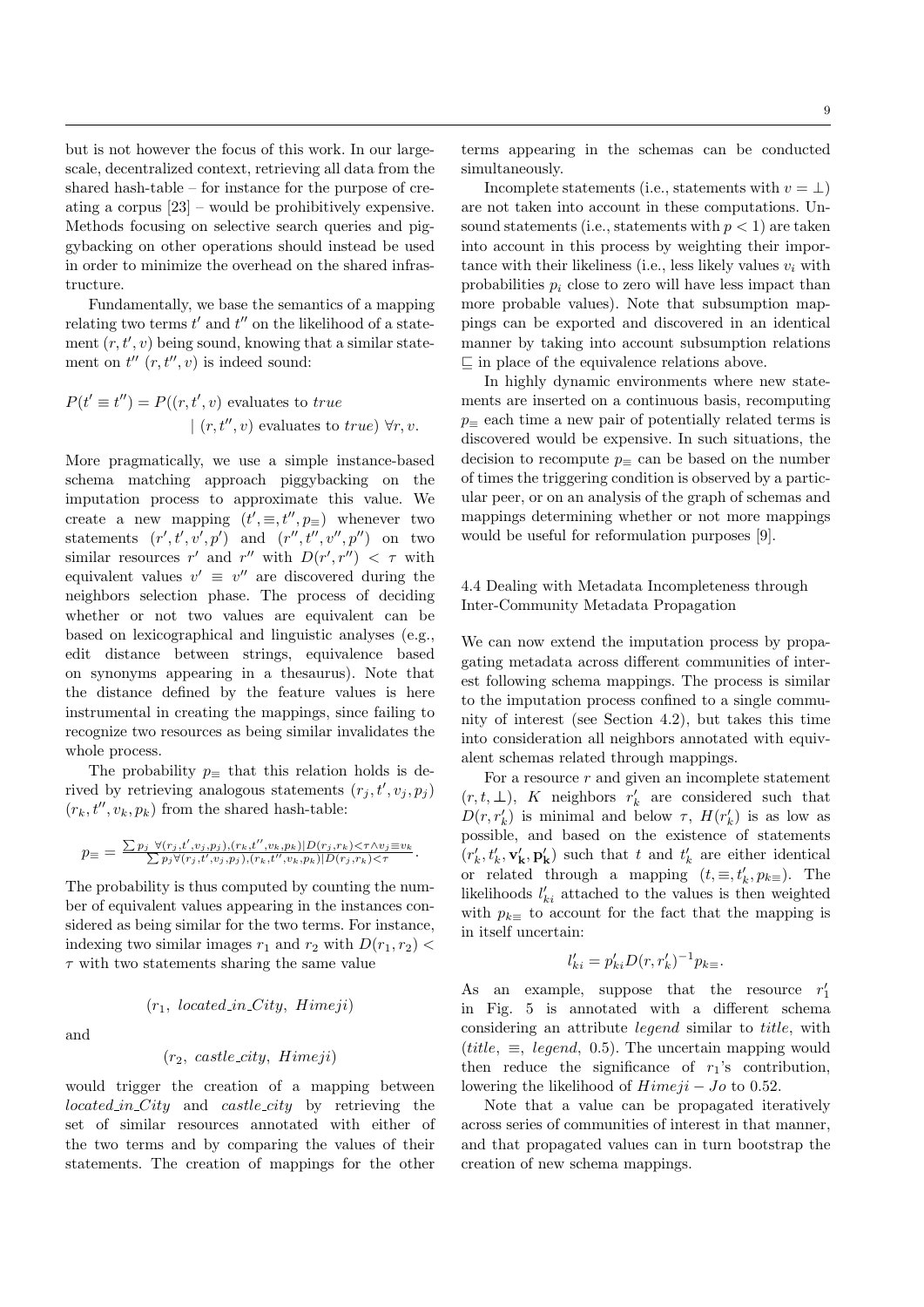# 4.5 Possible Answers and User Feedback

User queries  $r$ ? :  $(r_1, t_1, v_1), \ldots, (r_n, t_n, v_n)$  can be resolved by iterative lookup on the shared hash-table: for each triple pattern in the query, candidate triples are retrieved by looking-up one of the constant terms of the triple pattern in the shared hash-table [10]. Answers to the query are then obtained by combining the candidate triples. In addition to the certain answers obtained in that way, possible answers [11] are generated by reformulating queries following (probabilistic) schema mappings to query distant communities of interest:

$$
r' ? \; : \; (r_1, t'_1, v_1), \dots, (r_n, t'_n, v_n) \\
(\exists S_j \mid t'_1, \dots, t'_n \in S_j) \land t'_1 \equiv t_1, \dots, t'_n \equiv t_n
$$

and by taking into account the probabilities attached to the values of the entropic statements generated by the metadata imputation and propagation processes. The resulting answers can be ranked with respect to their likelihood to present the most likely results first to the user. Optionally, resources with a high entropy (i.e., resources with many incomplete or unsound statements) can at this stage be proposed to the user in order to take advantage of his feedback to classify those highly uncertain resources and to bootstrap a new data imputation round.

# 5 PicShark: Sharing Annotated Pictures in the Large

To demonstrate the viability of our metadata recontextualization strategies, we developed a system called PicShark. PicShark is an application built on top of a semantic overlay network allowing global searches on shared pictures annotated with incomplete, local and semi-structured metadata. We consider PicShark as a concrete instantiation of the imputation principles described above. PicShark concentrates on the image annotation domain, but it would be straightforward to extend our application to other resources (e.g., textual documents, videos, or music files) by taking advantage of different feature domains and defining new distances.

Our approach extends the principle of data independence [19] by separating a logical layer – a semantic overlay managing structured metadata and schemas – from a networking layer consisting of a structured Peerto-Peer overlay used for efficient routing of messages (see Fig. 6). The networking layer is used to implement various functions at the logical layer, including query resolution, information imputation, and information integration.



Fig. 6 The PicShark architecture: PicShark uses P-Grid to store shared resources and GridVine to share semi-structured metadata.

We use P-Grid [1] as a substrate for storing all shared information in a Distributed Hash-Table (DHT). Indexing of statements is handled by GridVine [10]. GridVine provides efficient mechanisms for storing triples (or quadruples in our case) in a decentralized way, and facilitates efficient resolution of conjunctive queries in  $\mathcal{O}(log(n))$  messages, where *n* is the number of peers in the system.

On top of this architecture, PicShark takes care of fostering global semantic interoperability by recontextualizing local statements exported to the P2P network. Users can export sets of local pictures through the Export(pics) method and search for pictures by specifying conjunctive queries against their local schemas.

Fig. 7 gives an overview of the various components used in PicShark. Data indexing takes advantage of metadata extractors (see below) to syntactically align the statements before sharing them through GridVine. Creation of mappings is handled by aligners, while feature extractors are used to extract the feature vectors used to relate similar images.

#### 5.1 Information Extraction in PicShark

PicShark uses metadata extractors to extract local metadata from the images and to syntactically align the metadata to a common representation. PicShark uses RDF/S as a common syntax, and converts all supported metadata formats to this representation. The application currently supports two very different semi-structured metadata formats: PSA, which is a hierarchical, proprietary format used by Photoshop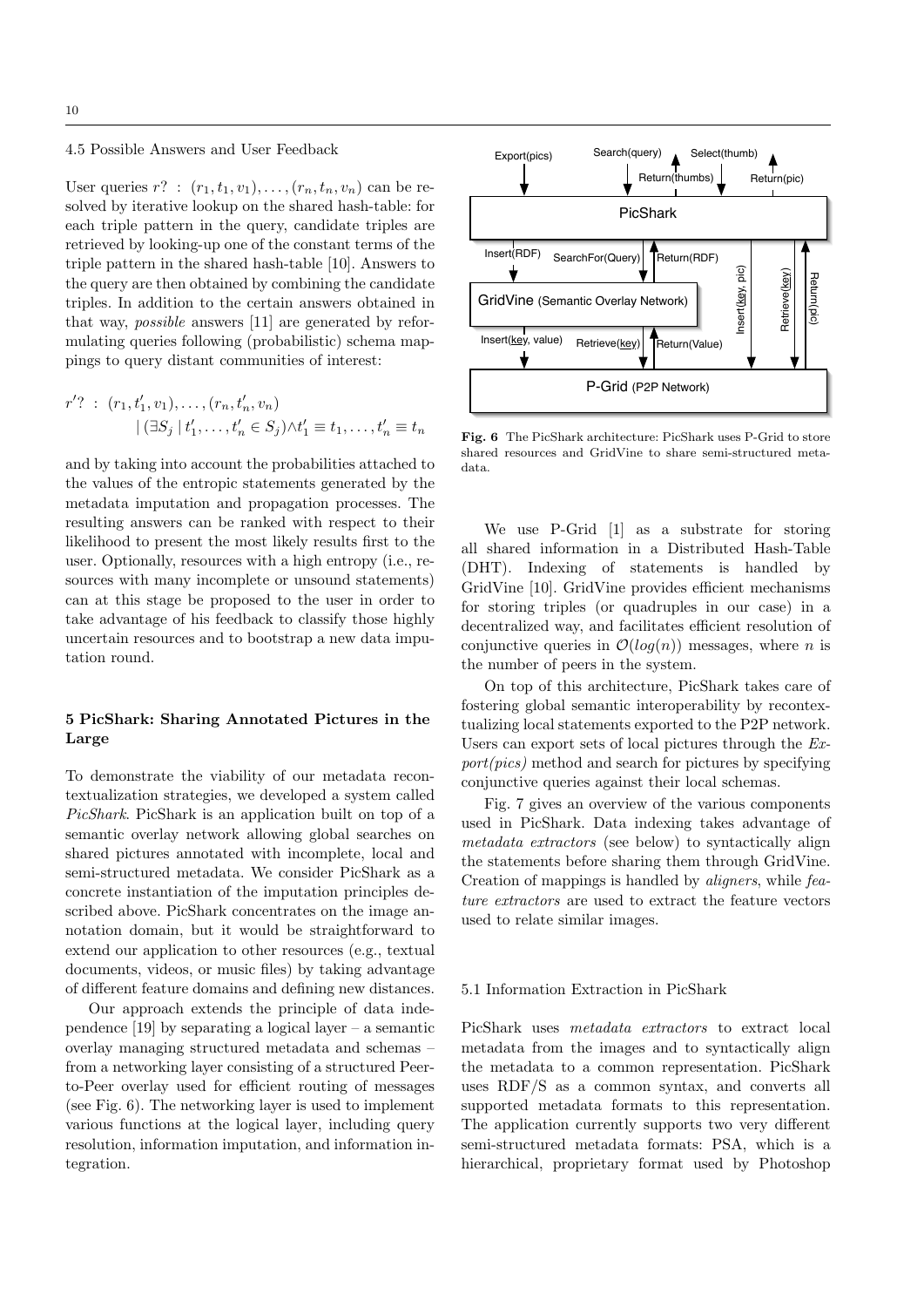

Fig. 7 The PicShark components: PicShark uses metadata extractors to syntactically export all metadata using a common format in the shared hash-table, aligners to align schemas on a semantic level, and feature extractors to extract low-level features representing the images.

Album<sup>3</sup> and XMP, which is a standard based on RDF/S. Both standards are extensible and let users define new vocabulary terms to annotate their pictures. The PSA Extractor extracts semi-structured statements and vocabulary terms from the local relational database used by Photoshop Album to store all metadata, while its XMP counterpart extracts statements and vocabulary terms from the payload of the pictures. The extractors generate all missing GUIDs (for local vocabulary terms and pictures), index statements using GridVine and images using P-Grid directly. All statement values are stored as strings. The system directly compares stemmed versions of the strings to determine whether or not two values are equivalent.

Features can be extracted from the images either by a low-level analysis based on sixty texture and color moments, or by the extraction of spatial and temporal metadata from the images. With time-stamps directly embedded into most digital images and with the proliferation of GPS devices and localization services (such as  $\text{ZoneTag}^4$ ), we believe that the combination of both temporal and spatial information represents a new and computationally inexpensive way of identifying related images (see also below Section 5.2 for a discussion on that topic). Based on the extracted features, similarity search retrieving closely related resources during the imputation process can be implemented efficiently in our setting by using locality-sensitive hashing [18] at the networking layer. Distances for both feature spaces are defined as standard Euclidian distances (respectively for sixty and two dimensions).

<sup>4</sup> http://research.yahoo.com/zonetag/

#### 5.2 Performance Evaluation

Evaluating the performance of a system like PicShark is intrinsically difficult for several reasons. PicShark is (to the best of our knowledge) the first application taking advantage of semi-structured, heterogeneous, and incomplete metadata statements. As semi-structured statements from popular image organization applications such as Photoshop Album or Extensis Portfolio<sup>5</sup> are kept in local databases and are not searchable on the Web, constituting a realistic and sufficiently large data set is currently difficult. Using tag collections from popular tagging portals such as Flickr is impossible as well, as the tags are very noisy and totally unstructured. Moreover, recontextualization is a highly recursive, distributed and parallel process, such that getting a clear idea of the ins and outs of the operation is difficult for large data sets or numerous peers.

In the following, we describe a set of controlled experiments pertaining to a set of three hundred photos<sup>6</sup>, which were manually annotated using Adobe Photoshop Album Starter Edition 3. The set of photos is divided into three subsets, each taken by a different individual during a common trip to Japan. All sets were annotated using Photoshop Album. The first two subsets use the same schema, while the third subset was annotated using a different – but semantically related – schema. Schemas were designed by the photographers and consist of about ten attributes each. Temporal information was directly taken from the time-stamp embedded by the cameras, while spatial information (i.e., GPS coordinates) was added manually to each picture.

# 5.2.1 Intra-Community Imputation

This first experiment focuses on analyzing results pertaining to metadata imputation in a given community of interest. We start by exporting the first two subsets of 100 images each, along with their metadata. We randomly drop each statement – except spatial and temporal information, which are always preserved – with a probability  $pMissing$  to simulate metadata scarcity. We then recontextualize the 100 images from the first subset one by one using images and statements from the second subset to simulate intra-community recontextualization (remember that both subsets use the same schema). We alternatively base the imputation process on either low-level features or spatial and temporal metadata. As our image set is pretty homogeneous, we set  $\tau = \infty$  and

 $3$  http://www.adobe.com/products/photoshopalbum/starter.html

 $5 \; http://www.extensis.com/$ 

 $^6\,$  both photos and semi-structured metadata are available for download at http://lsirwww.epfl.ch/PicShark/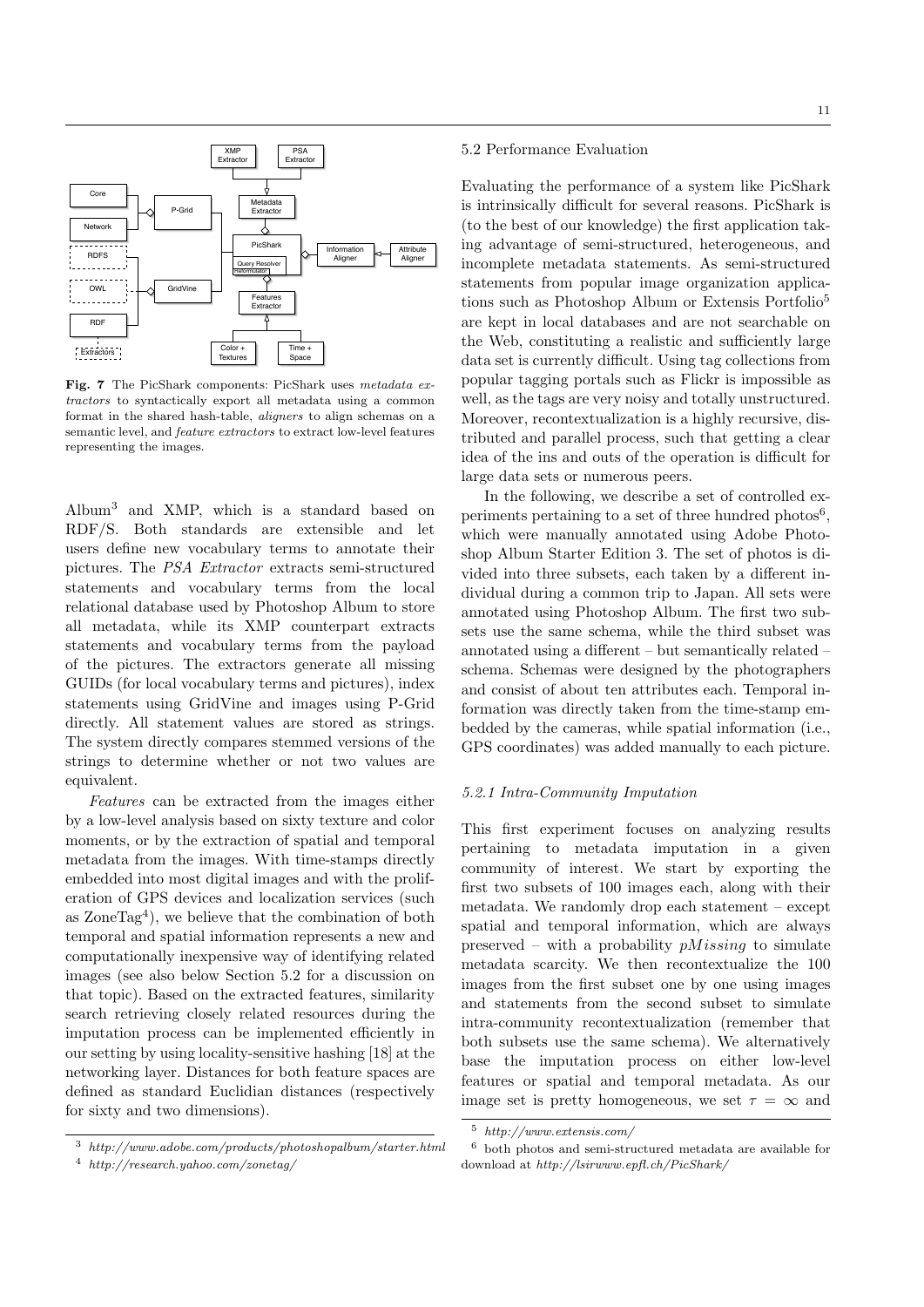

Fig. 8 Normalized total entropy pertaining to the first subset of images, for metadata missing with various probabilities  $pMissing$ ; at each step, we recontextualize one of the 100 images from the first subset with its two nearest neighbors from the second subset, using either low-level features (LL) or spatial and temporal information  $(S + T)$ .

 $K = 2$ , i.e., we always take the two nearest neighbors to recontextualize a given picture.

Fig. 8 shows the evolution of the total metadata entropy pertaining to the first subset of photos during the recontextualization process, for various values of pM issing ranging from 20% to 80%. The figure gives a normalized value of the total entropy (the absolute entropies start at 82, 166, and 329 for  $pMissing$ 20%, 40%, and 80% respectively). Total entropy offers in our context a finer granularity to analyze the process than, say, a standard recall metric, which would be inadequate to capture the distribution of values attached to the propagated statements. The curves depicted on Fig. 8 represent average results obtained over 10 consecutive runs. Note that the results are pretty stable: the standard deviation never exceeds 10% of the absolute value. The entropy – and thus, the uncertainty on the set of images – decreases as more and more pictures get recontextualized. The imputation process based on spatial and temporal values  $(S + T)$  is slightly better than the process based on low-level features (LL) at finding images with very related statements. For high  $pMissing$  values, many values are missing and fewer metadata statements get propagated.

The impact of the nearest-neighbor search is best illustrated by Fig. 9 and Fig. 10, which respectively depict the aggregated probability for the sound and unsound metadata generated by the system. We call aggregated probability the sum of the probabilities attached to propagated metadata (propagated metadata with ⊥ values are not taken into account). Note that propagating metadata usually decreases the total entropy of the system, except when highly



Fig. 9 Aggregated probability of the sound statements generated by the system, for metadata missing with various probabilities  $pMissing$ ; at each step, we recontextualize one of the 100 images from the first subset with its two nearest neighbors from the second subset, using either low-level features  $(LL)$  or spatial and temporal information  $(S + T)$ .

uncertain metadata are generated (e.g., when a  $\perp$ value is replaced by two generated values with 50% probability each).  $S + T$  is systematically better than  $LL$  at finding good neighbors, as it always generates more sound and less unsound statements than LL. This is not surprising, as finding similar photos based on color and texture moments only is known to be a challenging problem in general.  $S + T$  generates high-quality metadata that are sound more than 80% of the time. On the other hand,  $S + T$  is often wrong when propagating metadata about people appearing on the pictures: here, spatial and temporal information is typically not sufficient and a combination of both  $S + T$  and  $LL$  would probably be more effective.

In absolute terms, more statements are propagated for  $pMissing = 40\%$ . For  $pMissing = 20\%$ , few metadata are propagated (few values are missing), while for  $pMissing = 80\%$ , few values are available for propagation initially.

#### 5.2.2 Inter-Community Propagation

In the the second part of the experiment, we continue the recontextualization process started above and further recontextualize the 100 photos coming from the first subset with 100 photos coming from the third subset annotated with a different schema. In that way, we simulate the creation of mappings and the propagation of metadata across different communities of interest.

First, the third set of images and their related metadata are exported. We do not drop metadata in the third set, thus simulating a large set of metadata encoded according to different schemas. Schema mappings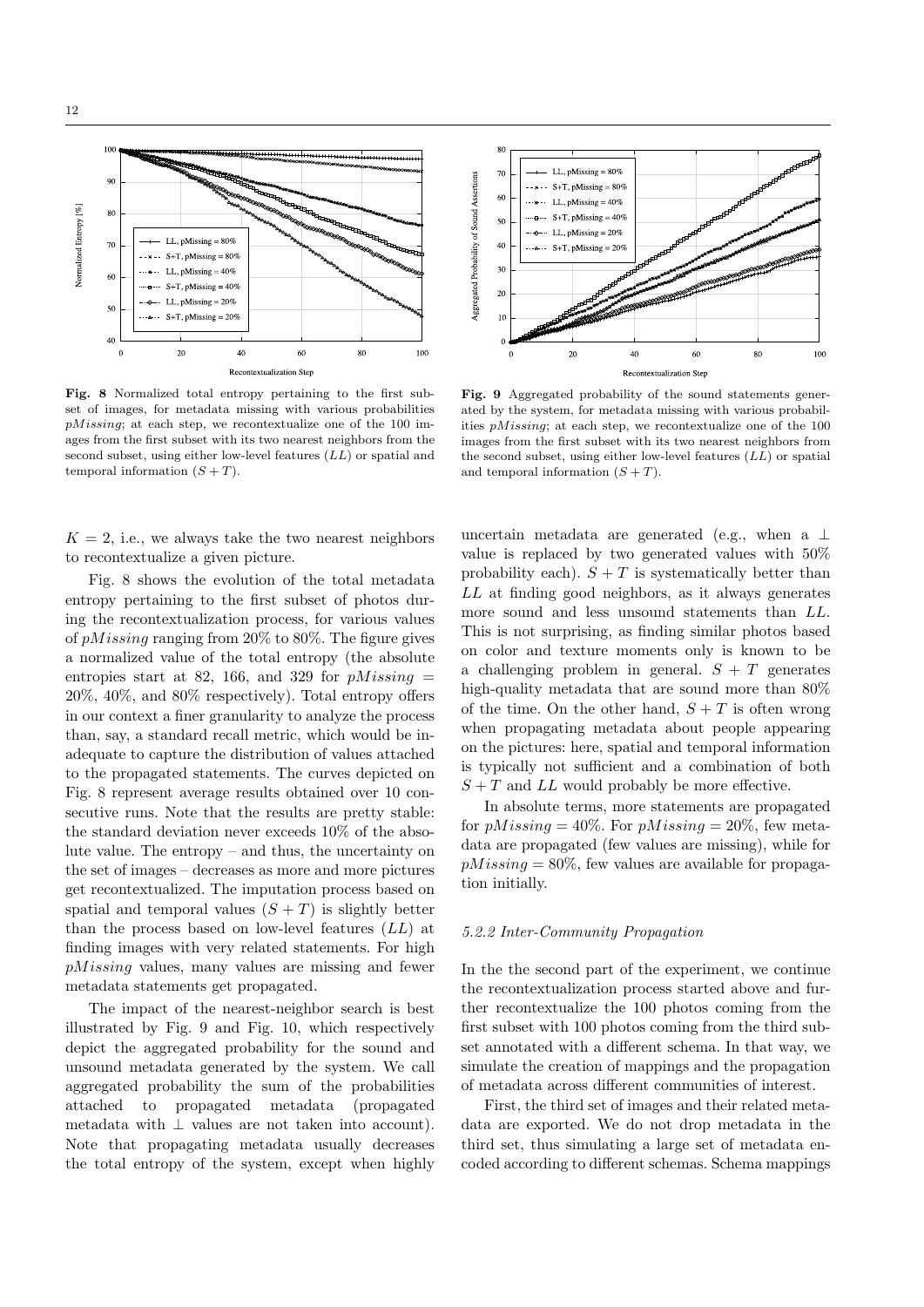

Fig. 10 Aggregated probability of the unsound statements generated by the system, for metadata missing with various probabilities  $pMissing$ ; at each step, we recontextualize one of the 100 images from the first subset with its two nearest neighbors from the second subset, using either low-level features (LL) or spatial and temporal information  $(S + T)$ .

are created between the two schemas using the instancebased method described in the preceding section. Once the mappings are created, we further recontextualize each of the 100 images of the first set with their two closest-neighbors from the third set. We only use  $S + T$ this time, as LL systematically yields inferior results as for the intra-community recontextualization step described above. Fig. 11 gives the evolution of the normalized entropy for the first set of images. More uncertain metadata are propagated than for the previous case due to the mappings, which were generated totally automatically based on the values of the statements and are uncertain in this case. Images with a high entropy (e.g., for  $pMissing = 80\%$ ), however, benefit a lot from this second recontextualization round, since their statements were still largely incomplete after the first recontextualization round and since all statements from the third set are complete.

Fig. 12 shows the aggregated probability of the sound statements generated during this second round of recontextualization. Unsound statements follow a similar trend, but never represent more than 20% of the generated statements. At the end of our recontextualization process and depending on the value of  $pMissing$ , 60% to 75% of the initial entropy of the system induced by incomplete metadata has been alleviated. Most statements contain now entropic metadata that are sound in their majority (less than 20% of the propagated statement are unsound on average with  $S + T$ ). Also, schema mappings relating the two communities of interest have been created automatically. Thus, we are now able to query the system and retrieve relevant images from



Fig. 11 Normalized total entropy pertaining to the first subset of images, for metadata missing with various probabilities  $pMissing$ ; at each step, we recontextualize an image from the first subset of images with its two nearest neighbors from the third subset, based on spatial and temporal information  $(S+T)$ .



Fig. 12 Aggregated probability of the sound statements generated by the system, for metadata missing with various probabilities  $pMissing$ ; at each step, we recontextualize an image from the first subset of images with its two nearest neighbors from the third subset, based on spatial and temporal information  $(S+T)$ .

both communities, while this was totally impossible before the recontextualization process because of the heterogeneity and the lack of metadata.

#### 6 Related Work

To the best of our knowledge, our approach is the first one to tackle metadata scarcity in distributed settings. We place our work at the confines of decentralized data integration, tagging systems, personal information management, and data imputation techniques.

The way we propagate queries in PicShark is typical of a new type of large-scale data integration infrastructures named Peer Data Management Systems (PDMSs). PDMSs integrate data by replacing the cen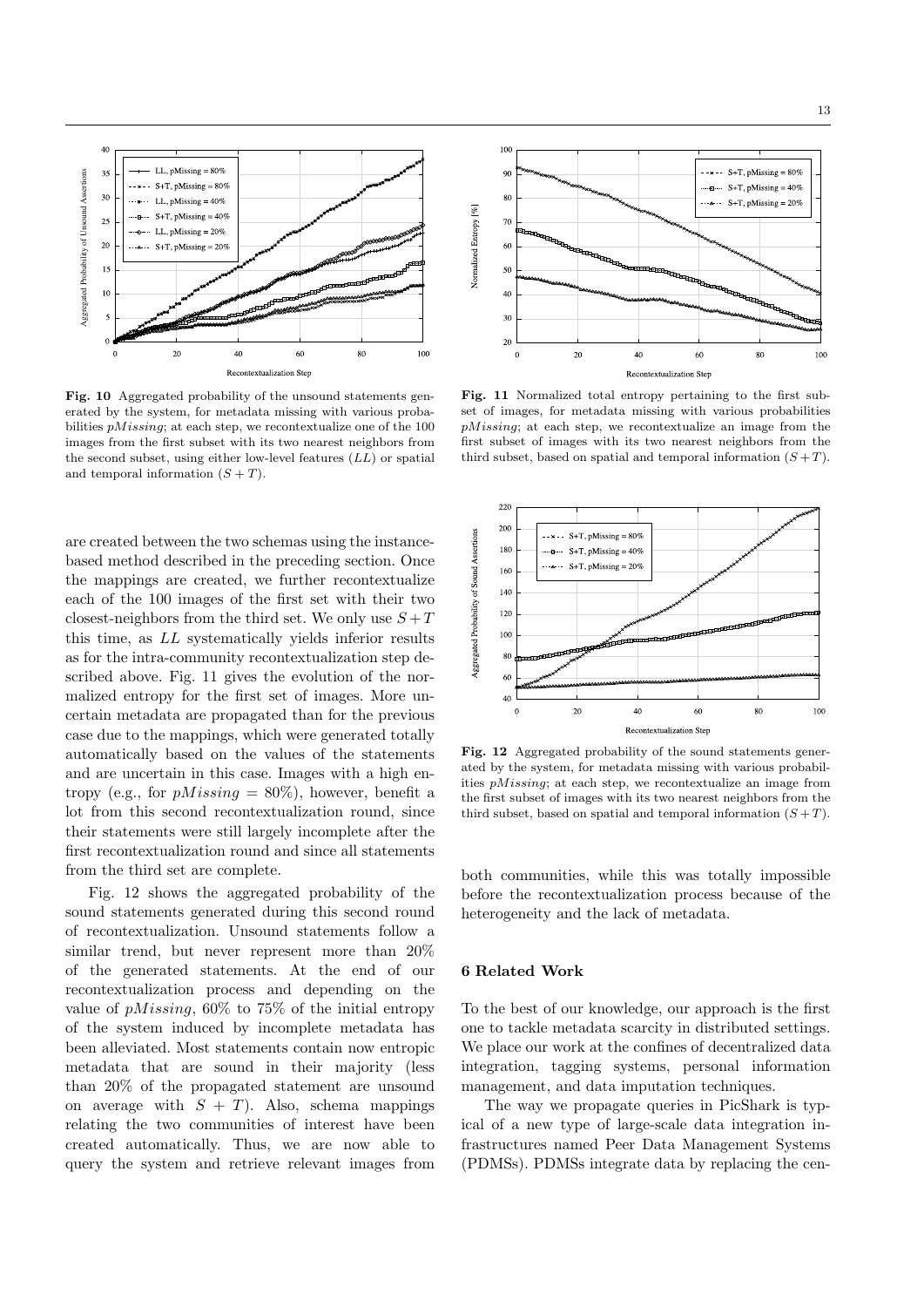tralized mediator by an unstructured network of pairwise schema mappings and by reformulating the queries iteratively from one schema to the others. The complexity of query reformulation in PDMSs is investigated in the context of the Piazza [32] project, while the Hyperion [2] system proposes to use mappings at both the instance and at the schema levels to reformulate queries. PicShark is the first PDMS taking into account probabilistic tuples and supporting the propagation of instances from one database to the others through schema mappings.

Tagging systems, allowing communities of users to add unstructured text labels to resources shared online, are very popular today. While they represent an effective method for gathering large amounts of metadata, the tags they take advantage of represent unstructured information and therefore are difficult to process automatically. Thus, several recent research efforts concentrate on extracting additional structured information from unstructured tags. Rattenbury et al. [29] apply burst-analysis techniques to extract event and place semantics from image tags based on their usage patterns. Schmitz et al. [30] use a subsumption-based model to extract ontologies from Flickr tags, while the ELSABer system [22] organizes tags in hierarchies in order to enable semantic browsing. Wu et al. [35] study the emergence of semantics from tags, resources, and users cooccurrences. In a similar context, Aurnhammer et al. [3] proposed an emergent semantics approach to retrieve images based on collaborative tagging. All these initiatives recognize the importance of semi-structured metadata to improve search in large-scale settings, but non of them tackles scarcity or heterogeneity of metadata.

Similar to PicShark, personal information management systems try to organize data originating from user desktops. Haystack [20] is an information management system, which uses extractors and lets non-technical users teach the application how to extract Semantic Web content to generate RDF triples from various sources. Gnowsis [17] is a semantic desktop where semantic information is collected from different applications on the desktop and integrated with information coming from external tagging portals. Semantic annotations are either extracted or derived from user interaction. The Semex System [12] is a platform for personal information management that reconciles heterogeneous references to the same real-world object using context information and similarity values computed from related entities. The system leverages on previous mappings provided by the users and on object and association databases to foster interoperability. Reconciliation of data was also recently revisited in the context of the ORCHESTRA [33] project. In ORCHESTRA, participants publish their data on an ad hoc basis and simultaneously reconcile updates with those published by others. P-Tag [7] is a system which automatically generates personalized tags for annotating web pages, based on the data residing on the user's personal desktop. Closer to our work, Naaman et al. [26] add identity tags to photos in local photo collections, based on time and location of photographs and co-occurrence of people. Contrary to PicShark, none of these approaches addresses data scarcity or takes advantage of communities of users to collaboratively augment the data that is shared.

Data imputation, finally, denotes techniques aiming at replacing missing values in a data set by some plausible values (see Farhangfar et al. [16] for a recent survey of the field).

#### 7 Conclusions

With the rapid emergence of socially-driven applications on the Web, self-organization principles have once again proven their practicability and scalability: through Technorati Ranking<sup>7</sup>, Flickr Interestingness<sup>8</sup> or del.icio.us recommendations<sup>9</sup>, an ever-increasing portion of the Web self-organizes around end-user input. While most efforts concentrate on unstructured metadata (i.e., keyword) management, we proposed in the article to tackle the problem of organizing structured, heterogeneous metadata in large-scale settings. We advocated a decentralized, community-based and imperfect (in terms of soundness and completeness) way of augmenting semi-structured metadata through self-organizing assertions. Our PicShark system aims at creating metadata automatically by using intra and inter-domain propagation of entropic statements and schema alignment through decentralized instance-based schema matching.

PicShark represents a first proof-of-concept of the applicability of self-organization principles to the organization of semi-structured, heterogeneous and partially annotated content in large-scale settings. We showed in our experiments how incomplete metadata could be enhanced collaboratively using our approach. To the best of our knowledge, PicShark is currently the only system capable of using incomplete and heterogeneous data sets such as the one we used to foster global, structured search capabilities automatically. This first implementation effort opens

 $9$  http://del.icio.us/

<sup>7</sup> http://www.technorati.com/

<sup>8</sup> http://www.flickr.com/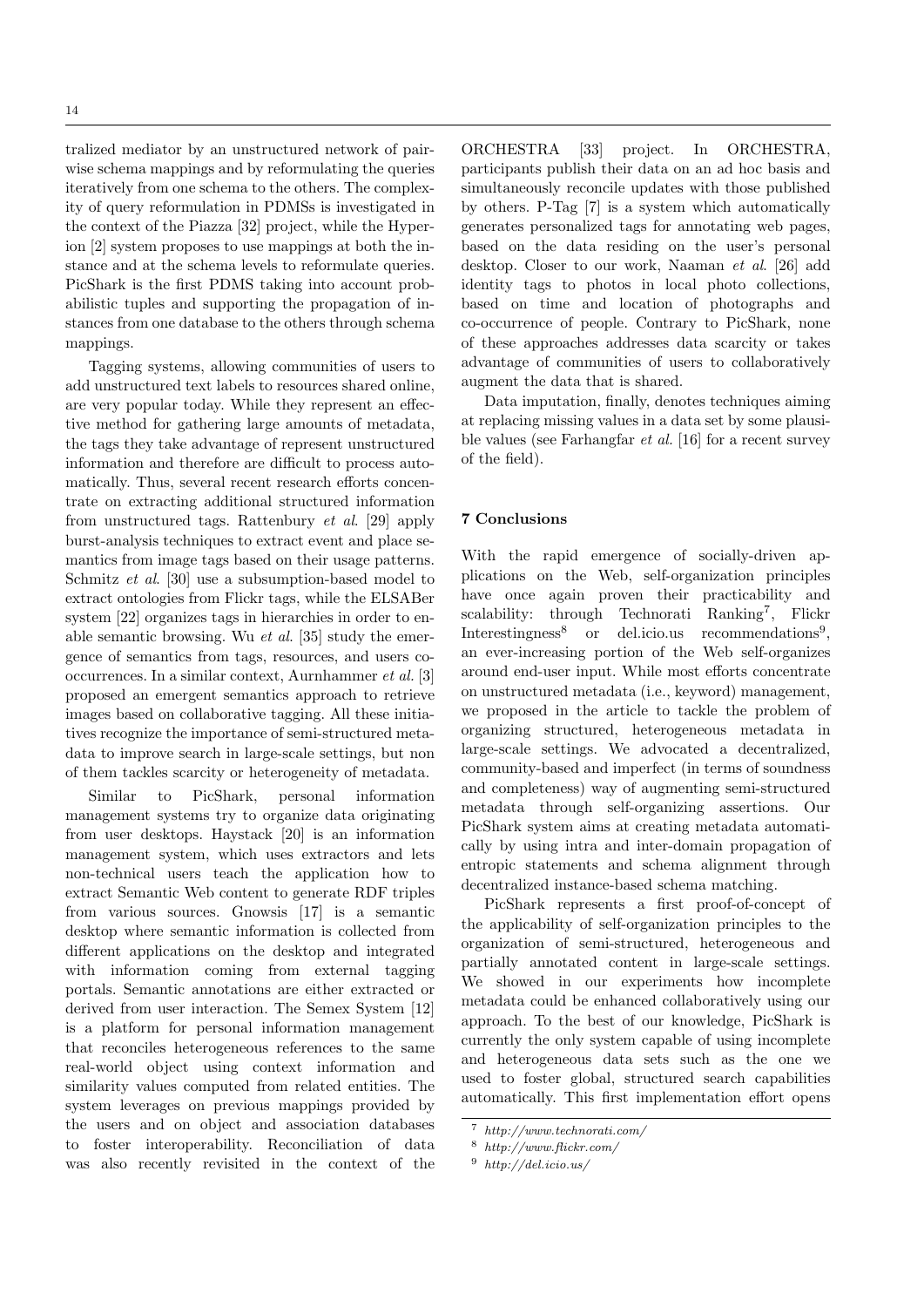the door to many technical refinements. As future work, we plan to improve our imputation process to include personalized and fuzzy classification rules to relate semantically similar content. Also, we intend to analyze the system churn – in terms of total entropy, user feedback, and recently indexed information – in order to determine the optimal scheduling of recontextualization and schema matching rounds. Finally, we want to improve the deployability of our application in order to test our approach in situ on large and heterogeneous communities of real users, and are currently launching an initiative jointly with an art center in that context.

#### References

- 1. K. Aberer, P. Cudré-Mauroux, A. Datta, Z. Despotovic, M. Hauswirth, M. Punceva, and R. Schmidt. P-grid: A selforganizing structured p2p system. ACM SIGMOD Record, 32(3), 2003.
- 2. M. Arenas, V. Kantere, A. Kementsietsidis, I. Kiringa, R.J. Miller, and J. Mylopoulos. The Hyperion Project: From Data Integration to Data Coordination. SIGMOD Record, Special Issue on Peer-to-Peer Data Management, 32(3), 2003.
- 3. M. Aurnhammer, P. Hanappe, and L. Steels. Integrating collaborative tagging and emergent semantics for image retrieval. In Collaborative Web Tagging Workshop, 2006.
- 4. G. Batista and M. C. Monard. An analysis of four missing data treatment methods for supervised learning. Applied Artificial Intelligence, 17(5-6), 2003.
- 5. S. Boag, D. Chamberlin, M.F. Fernández, D. Florescu, J. Robie, and J. Siméon (Ed.). XQuery 1.0: An XML Query Language. W3C Candidate Recommendation, June 2006. http://www.w3.org/TR/xquery/.
- 6. T. Bray, J. Paoli, C.M. Sperberg-McQueen, E. Maler, and F. Yergeau (Ed.). Extensible Markup Language (XML) 1.0. W3C Recommendation, February 2004. http://www.w3.org/TR/REC-xml/.
- 7. P.-A. Chirita, S. Costache, W. Nejdl, and S. Handschuh. Ptag: large scale automatic generation of personalized annotation tags for the web. In International World Wide Web Conference (WWW), 2007.
- 8. P. Cudré-Mauroux. Emergent Semantics: Rethinking Interoperability for Large-Scale Decentralized Information Systems. PhD thesis, 3690, EPFL – Switzerland, 2006.
- 9. P. Cudré-Mauroux and K. Aberer. A Necessary Condition For Semantic Interoperability in the Large. In Ontologies, DataBases, and Applications of Semantics for Large Scale Information Systems (ODBASE), 2004.
- 10. P. Cudré-Mauroux, Suchit Agarwal, and Karl Aberer. Gridvine: An infrastructure for peer information management. IEEE Internet Computing, 11(5), 2007.
- 11. N. N. Dalvi and D. Suciu. Efficient Query Evaluation on Probabilistic Databases. In International Conference on Very Large Data Bases (VLDB), 2004.
- 12. X. Dong and A. Y. Halevy. A platform for personal information management and integration. In CIDR, 2005.
- 13. F.M. Donini. Complexity of reasoning. In The description logic handbook: theory, implementation, and applications. Cambridge University Press, 2003.
- 14. S. T. Dumais, E. Cutrell, J. J. Cadiz, G. Jancke, R. Sarin, and D. C. Robbins. Stuff I've seen: a system for personal

information retrieval and re-use. In International ACM SI-GIR Conference on Research and Development in Information Retrieval (SIGIR), 2003.

- 15. R. Troncy et al. (Ed.). Image Annotation on the Semantic Web. W3C Incubator Group Report, August 2007. http://www.w3.org/2005/Incubator/mmsem/XGRimage-annotation/.
- 16. A. Farhangfar, L. A. Kurgan, and W. Pedrycz. Experimental analysis of methods for imputation of missing values in databases. Intelligent Computing: Theory and Applications II, 5421(1), 2004.
- 17. C. Fluit, B. Horak, G. A. Grimnes, A. Dengel, D. Nadeem, L. Sauermann, D. Heim, and M. Kiesel. Semantic desktop 2.0: The gnowsis experience. In International Semantic Web Conference (ISWC), 2006.
- 18. P. Haghani, S. Michel, P. Cudré-Mauroux, and K. Aberer. LSH At Large - Distributed KNN Search in High Dimensions. In International Workshop on Web and Databases (WebDB), 2008.
- 19. J. M. Hellerstein. Toward network data independence. ACM SIGMOD Record, 32(3), 2003.
- 20. D. R. Karger, K. Bakshi, D. Huynh, D. Quan, and V. Sinha. Haystack: A general-purpose information management tool for end users based on semistructured data. In Biennial Conference on Innovative Data Systems Research (CIDR), 2005.
- 21. A.I. Khinchin. Mathematical Foundations of Information Theory. Dover Publications, Inc., New York., 1957.
- 22. R. Li, S. Bao, B. Fei, Z. Su, and Y. Yu. Towards effective browsing of large scale social annotations. 2007.
- 23. J. Madhavan, P. A. Bernstein, A. Doan, and Alon Y. Halevy. Corpus-based schema matching. In International Conference on Data Engineering (ICDE), 2005.
- 24. F. Manola and E. Miller (Ed.). RDF Primer. W3C Recommendation, February 2004. http://www.w3.org/TR/rdfprimer/.
- 25. D.L. McGuinness and F. van Harmelen (Ed.). OWL Web Ontology Language Overview. W3C Recommendation, February 2004. http://www.w3.org/TR/owl-features/.
- 26. M. Naaman, R.B. Yeh, H. Garcia-Molina, and A. Paepcke. Leveraging context to resolve identity in photo albums. In ACM/IEEE-CS Joint Conference on Digital Libraries (JCDL), 2005.
- 27. E. Prud'hommeaux and A. Seaborne van Harmelen (Ed.). SPARQL Query Language for RDF. W3C Candidate Recommendation, April 2006. http://www.w3.org/TR/rdf-sparqlquery/.
- 28. E. Rahm and P. Bernstein. A survey of approaches to automatic schema matching. VLDB Journal, 10(4), 2001.
- 29. T. Rattenbury, N. Good, and M. Naaman. Towards automatic extraction of event and place semantics from flickr tags. In International ACM SIGIR Conference on Research and Development in Information Retrieval (SIGIR), 2007.
- 30. P. Schmitz. Inducing ontology from flickr tags. In Collaborative Web Tagging Workshop, Edinburgh, Scotland, 2006.
- 31. A. Seaborne. RDQL A Query Language for RDF". W3C Member Submission, 2004. http://www.w3.org/Submission/RDQL/.
- 32. I. Tatarinov, Z. Ives, J. Madhavan amd A. Halevy, D. Suciu, N. Dalvi, X. Dong, Y. Kadiyaska, G. Miklau, and P. Mork. The Piazza Peer Data Management Project. ACM SIGMOD Record, 32(3), 2003.
- 33. N. E. Taylor and Z. G. Ives. Reconciling while tolerating disagreement in collaborative data sharing. In SIGMOD Conference, 2006.
- 34. G. Wiederhold. Mediators in the Architecture of Future Information Systems. IEEE Computer, 25(3), 1992.